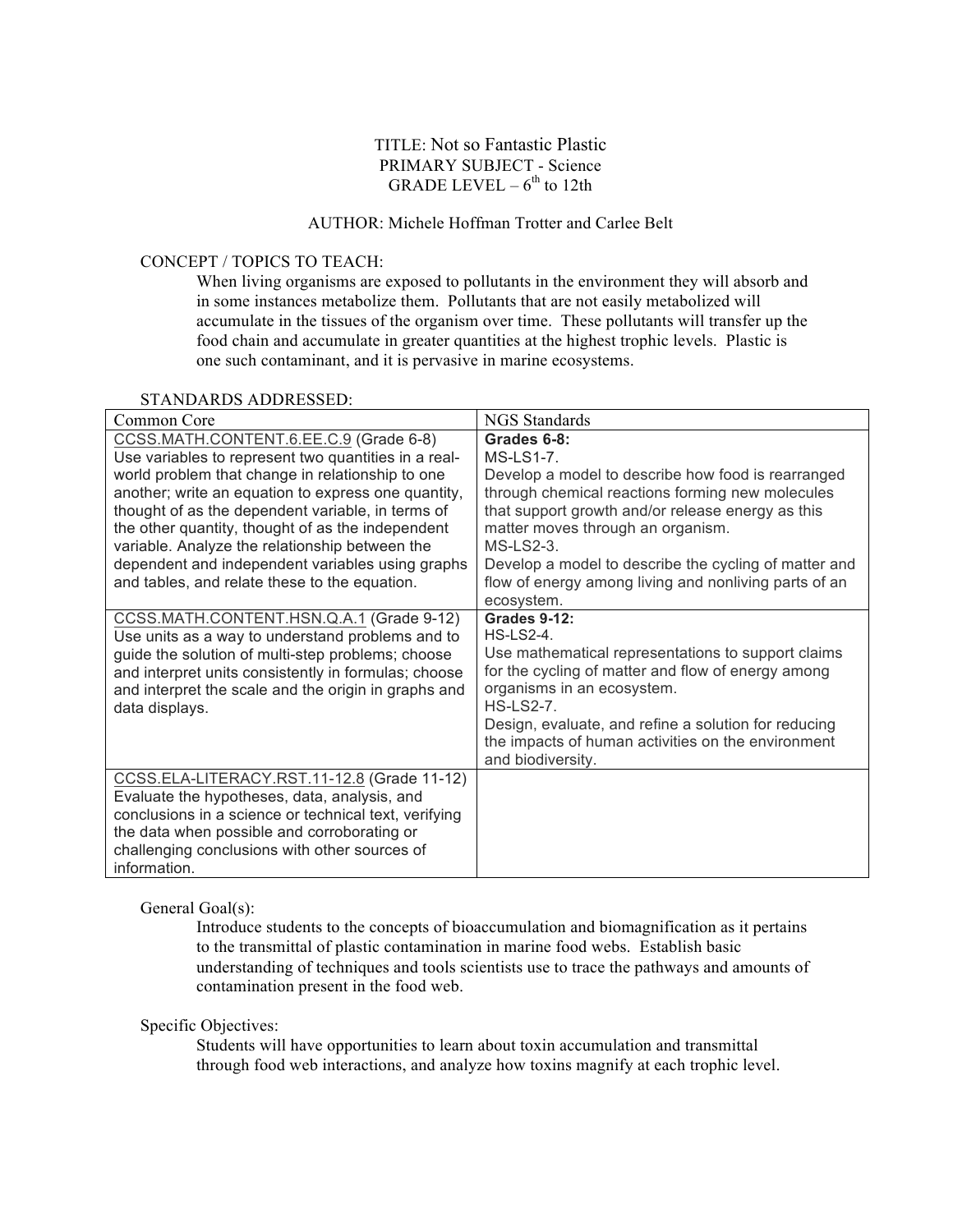Participation in this activity affords students an opportunity to engage in scientific method of inquiry, mathematics, probability, problem solving, deductive reasoning, analytic skills, logic, and vocabulary development.

Required Materials:

- Medium jar
- 12 small cups (copepods)
- 6 medium cups (Mackerel)
- 2 large cups (humpback whale)
- 20 red jelly beans (plastic fragments)
- 40 white jelly beans (natural food source)

Anticipatory Set (Lead-In):

- Q: What does your body do with food it consumes?
- A: Digests it
- Q: During and after digestion what happens to the food?
- A: The body collects nutrients and uses them for energy, growth, cellular repair, and some is eliminated as waste.
- Q: Is everything that goes into your body metabolized at the same rate?
- A: No, some materials take longer to break down than others, and some waste materials are more easily excreted.
- RESOLVE: There are a number of things that we are exposed to through the food we eat that the body cannot easily break down or rid itself of. It is important to understand how various substances accumulate (bioaccumulation) and traverse through the food chain (biomagnification).

### GLOSSARY OF LESSON TERMS

- Bioaccummulation When an organism absorbs substances (sometimes toxins) at a rate faster than it can excrete them.
- Biomagnification Increasing concentrations of substances (sometimes toxins) in the tissues of living organisms in higher levels of the food chain.
- Carcinogen Any substance that is an agent that directly causes cancer.
- Copepod A small and sometimes microscopic crustacean.
- Endocrine Disruptor Chemicals that can influence the hormone production and distribution in mammals.
- Estrogen The primary female sex hormone responsible for the development and regulation of the female reproductive system.
- Metabolism Life maintaining chemical processes that occur within an organism.
- Nurdle Pellets used in the production of plastic.
- Plankton Drifting organisms that cannot swim against a current.
- Trophic Level The position an organism occupies in a food chain.

### **Plan for Independent Practice:**

- Challenge students to reduce the amount of plastic use in their daily lives for one week, and keep a log of the uses they were able to eliminate or avoid.
- Organize a beach (or other public space) clean up and document they types and quantities of plastic collected.
- Ask students to find unique ways to up-cycle plastics from their recycling bins to create new uses that either offer a utility, or are artistic in nature.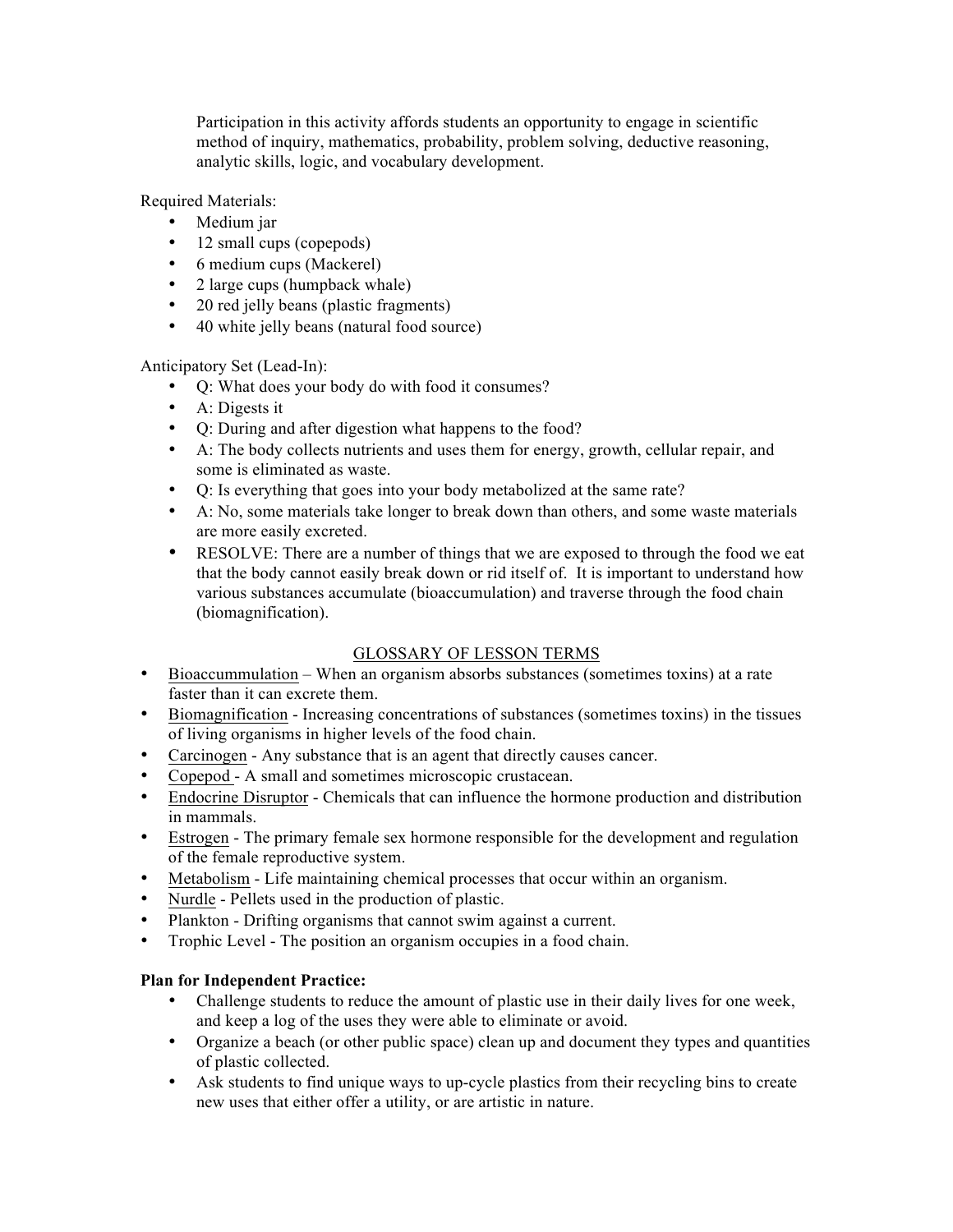• Challenge students to make campaign posters to inform others about the perils of plastic and ideas about how to eliminate it.

#### . **Suggested Reading**

Plastics in the Ocean Affecting Human Health https://serc.carleton.edu/NAGTWorkshops/health/case\_studies/plastics.html

Microplastic Pollution Pushing Baleen Whales to the Brink of Extinction https://www.upi.com/Science\_News/2018/02/07/Microplastic-pollution-pushing-baleen-whalesto-brink-of-extinction/8721518018384/

Plastic (Not) Fantastic: Food Containers Leach a Potentially Harmful Chemical https://www.scientificamerican.com/article/plastic-not-fantastic-with-bisphenol-a/

The Ecology Center https://ecologycenter.org/plastics/ptf/report3/

#### **Potential Connections to Other Subjects:**

Art - mixed media. Language –vocabulary development and report writing. Math – statistics, probability, and graphs. Ecology – principles of biology, food web relationships, and toxins.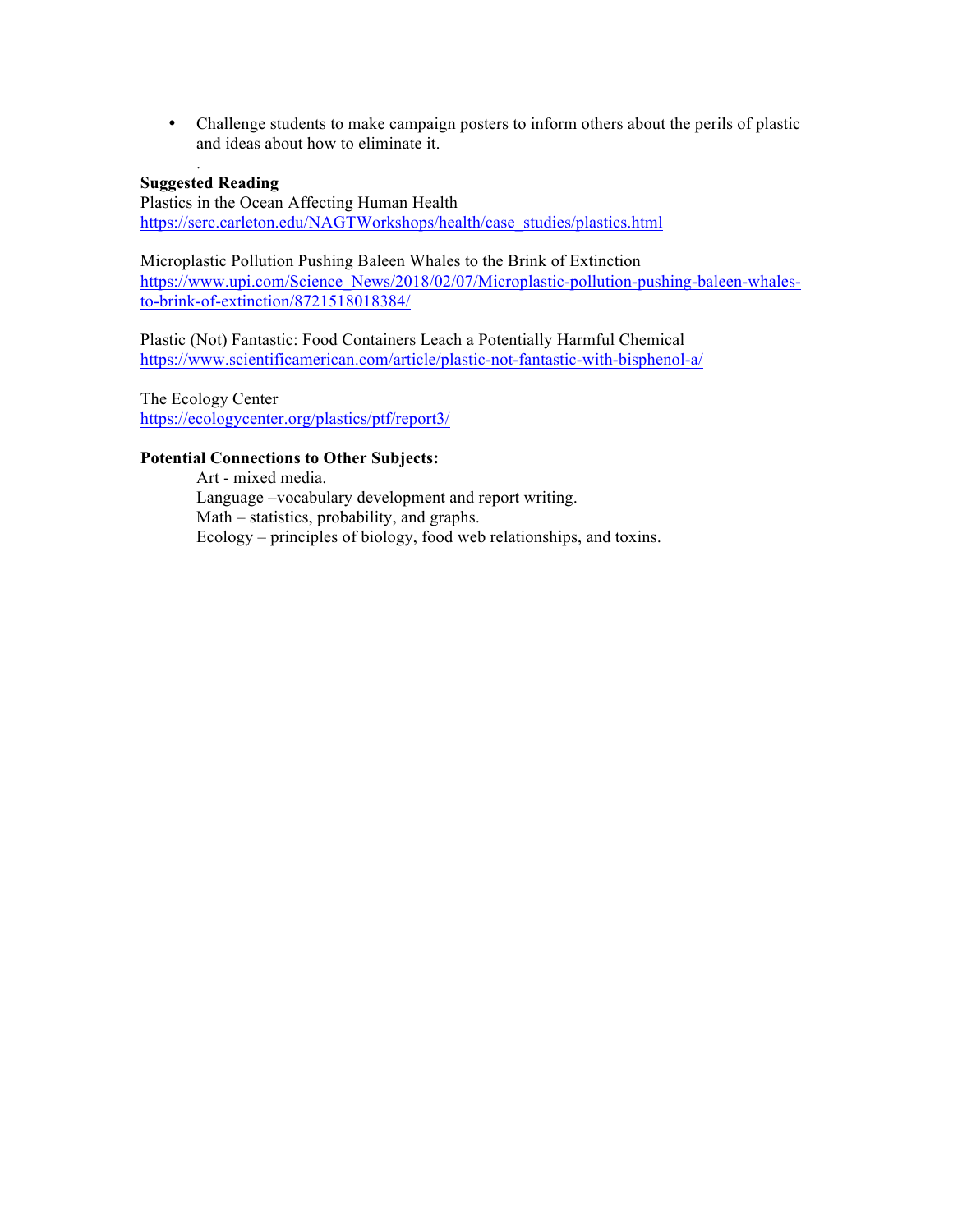# **ACTIVITY PROCEDURE**

## INTRODUCTION:

Plastics are a pervasive and increasing problem in the global ocean. They are known to contain harmful substances, notably BPA (Bisphenol A) which mimics the hormone estrogen and disrupts the endocrine system. The production process of plastics and styrofoam also lead to the emission of other harmful substances and known cancer causing agents (carcinogens) such as benzene, toluene, trichloroethane, and more.

Humans and wildlife are subjected to these toxins through exposure from manufacturing and contact with plastic packaging. The vast percentage of plastic that ends up in the ocean comes from land-based sources, and has been accumulating there since the middle of the last century. It's the sandwich bag that got left behind on the beach and blew out into the ocean, or the empty water bottles that washed away in a heavy rain.

Over time, plastic gets thrashed around by waves and storms and breaks up into small, confetti-like pieces that are easily ingested by organisms at the base of the food web. Nurdles are small plastic pellets that are used in the production of plastic and are also routinely found in open waterways. Scientists are working to understand how the presence of plastic in the ocean is impacting its inhabitants.

## PROCEDURE:

- 1) Put all of the jellybeans into a jar.
- 2) Record the amounts of plastic present per producer in the population (20 contaminants per 40 producers =  $\frac{1}{2}$
- 3) Shake the jar to mix the contents thoroughly.
- 4) Cover your eyes and select 5 jellybeans at random to put in each of the 12 small (copepod) cups.
- 5) Record the number of white and red jellybeans in each copepod cup in your data table.
- 6) Each mackerel needs to consume two copepods, so pour the contents of two copepods cups into one mackerel cup (repeat five more times).
- 7) Record the amount of white and red jellybeans in each mackerel cup in your data table.
- 8) Each whale needs to consume three mackerel, so pour the contents of 3 mackerel cups into one whale cup and repeat for the second whale cup.
- 9) Record the amount of white and red jellybeans in each whale cup in your data table.
- 10)Empty the contents of the whale cups back into the "shaker" cup and repeat steps 3 through 9 three more times for a total of 4 trials.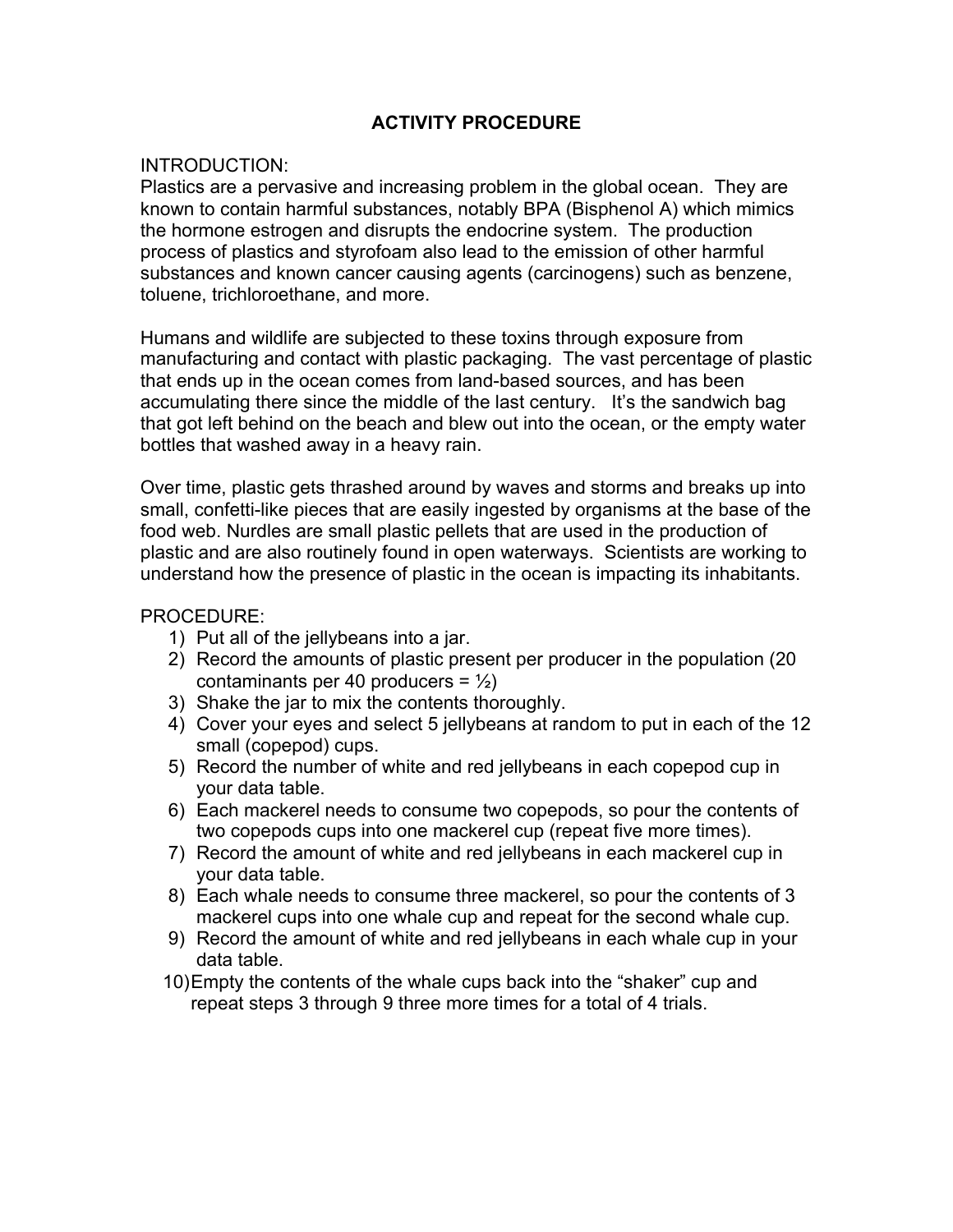# **PLASTICS DATA**

# **COPEPODS**

|                | <b>TRIAL 1</b> |       | <b>TRIAL 2</b> |       | <b>TRIAL 3</b> |       | <b>TRIAL 4</b> |       |
|----------------|----------------|-------|----------------|-------|----------------|-------|----------------|-------|
|                | Red            | White | Red            | White | Red            | White | Red            | White |
| 1              |                |       |                |       |                |       |                |       |
| $\overline{2}$ |                |       |                |       |                |       |                |       |
| $\overline{3}$ |                |       |                |       |                |       |                |       |
| 4              |                |       |                |       |                |       |                |       |
| $\overline{5}$ |                |       |                |       |                |       |                |       |
| $\overline{6}$ |                |       |                |       |                |       |                |       |
| 7              |                |       |                |       |                |       |                |       |
| 8              |                |       |                |       |                |       |                |       |
| $\overline{9}$ |                |       |                |       |                |       |                |       |
| 10             |                |       |                |       |                |       |                |       |
| 11             |                |       |                |       |                |       |                |       |
| 12             |                |       |                |       |                |       |                |       |

# **MACKEREL**

|   | <b>TRIAL 1</b> |       | <b>TRIAL 2</b> |       | <b>TRIAL 3</b> |       | <b>TRIAL 4</b> |       |
|---|----------------|-------|----------------|-------|----------------|-------|----------------|-------|
|   | Red            | white | Red            | White | Red            | White | Red            | White |
|   |                |       |                |       |                |       |                |       |
| n |                |       |                |       |                |       |                |       |
| 3 |                |       |                |       |                |       |                |       |
|   |                |       |                |       |                |       |                |       |
| 5 |                |       |                |       |                |       |                |       |
| 6 |                |       |                |       |                |       |                |       |

# **WHALE**

| <b>TRIAL 1</b> |       | <b>TRIAL 2</b> |       | <b>TRIAL 3</b> |       | <b>TRIAL 4</b> |       |
|----------------|-------|----------------|-------|----------------|-------|----------------|-------|
| Red            | White | Red            | White | Red            | White | Red            | White |
|                |       |                |       |                |       |                |       |
|                |       |                |       |                |       |                |       |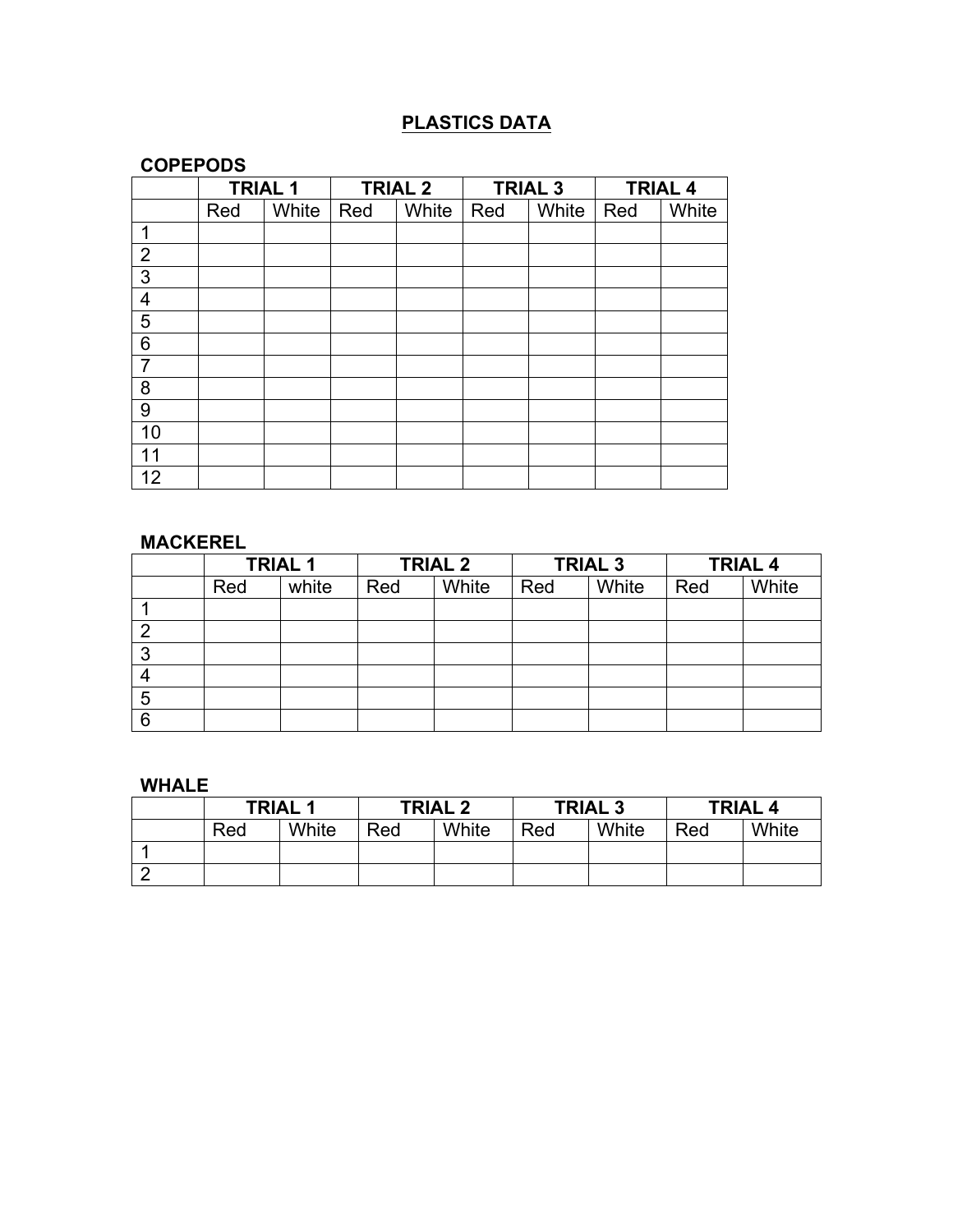ANALYSIS QUESTIONS:

- 1) What percentage of the copepod diet (on average) turned out to be plastic?
- 2) What percentage of the mackerel diet (on average) tuned out to be plastic?
- 3) What percentage of the whale diet (on average) turned out to be plastic?
- 4) Describe what happened to the quantities of plastic present in each organism at each step up the food chain.

5) What organism had the highest concentration of plastic, and why do you think this happened?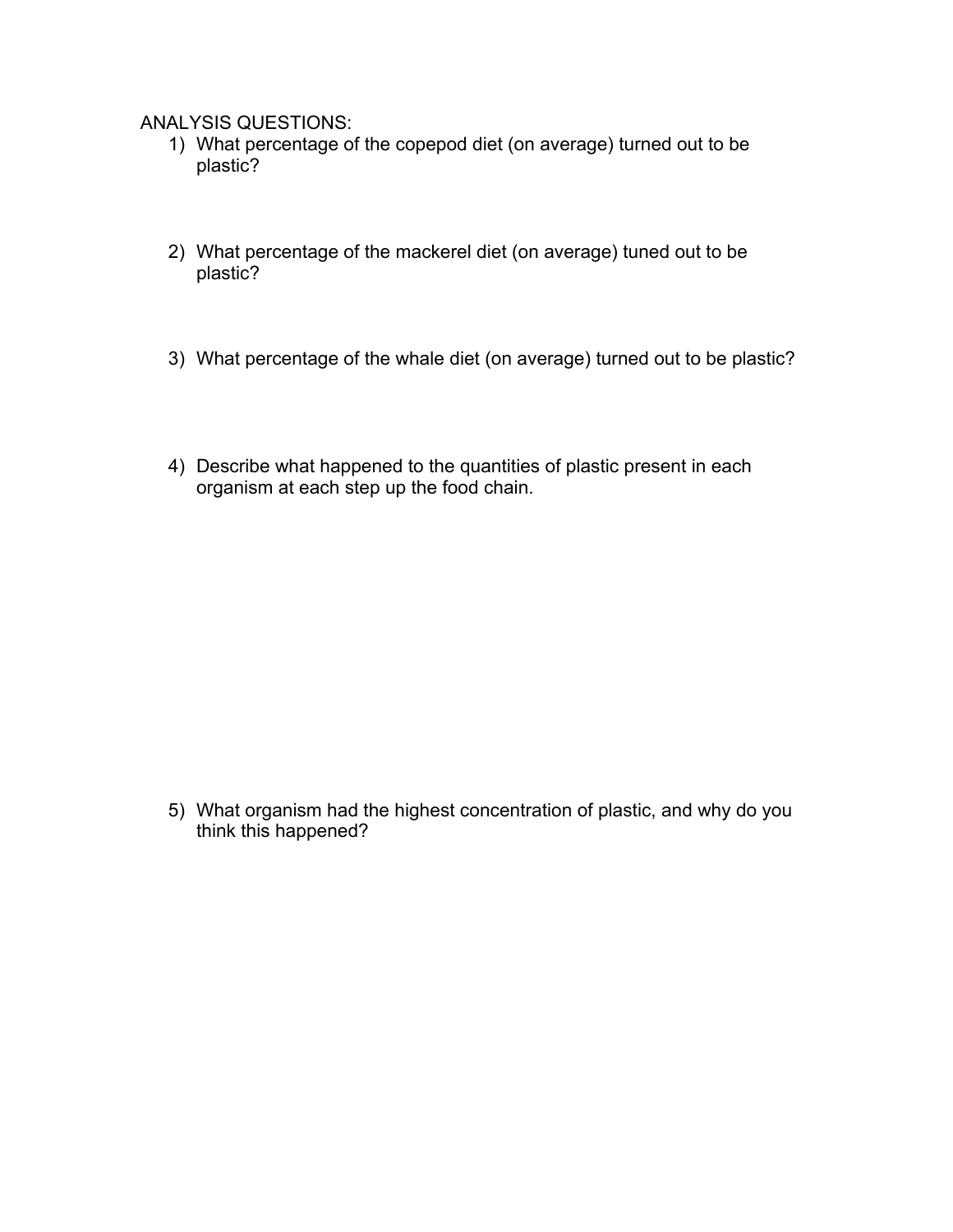6) In what ways can exposure to plastics (specifically BPA) be harmful to living organisms?

7) What other animals in the Gulf of Alaska are likely to have high concentrations of plastics?

8) If humpback whale populations decline due to hormone disruptors, how might it affect other populations in the Gulf of Alaska food web?

9) Transfer the data you collected into a pie chart presentation (one for each animal in your study).